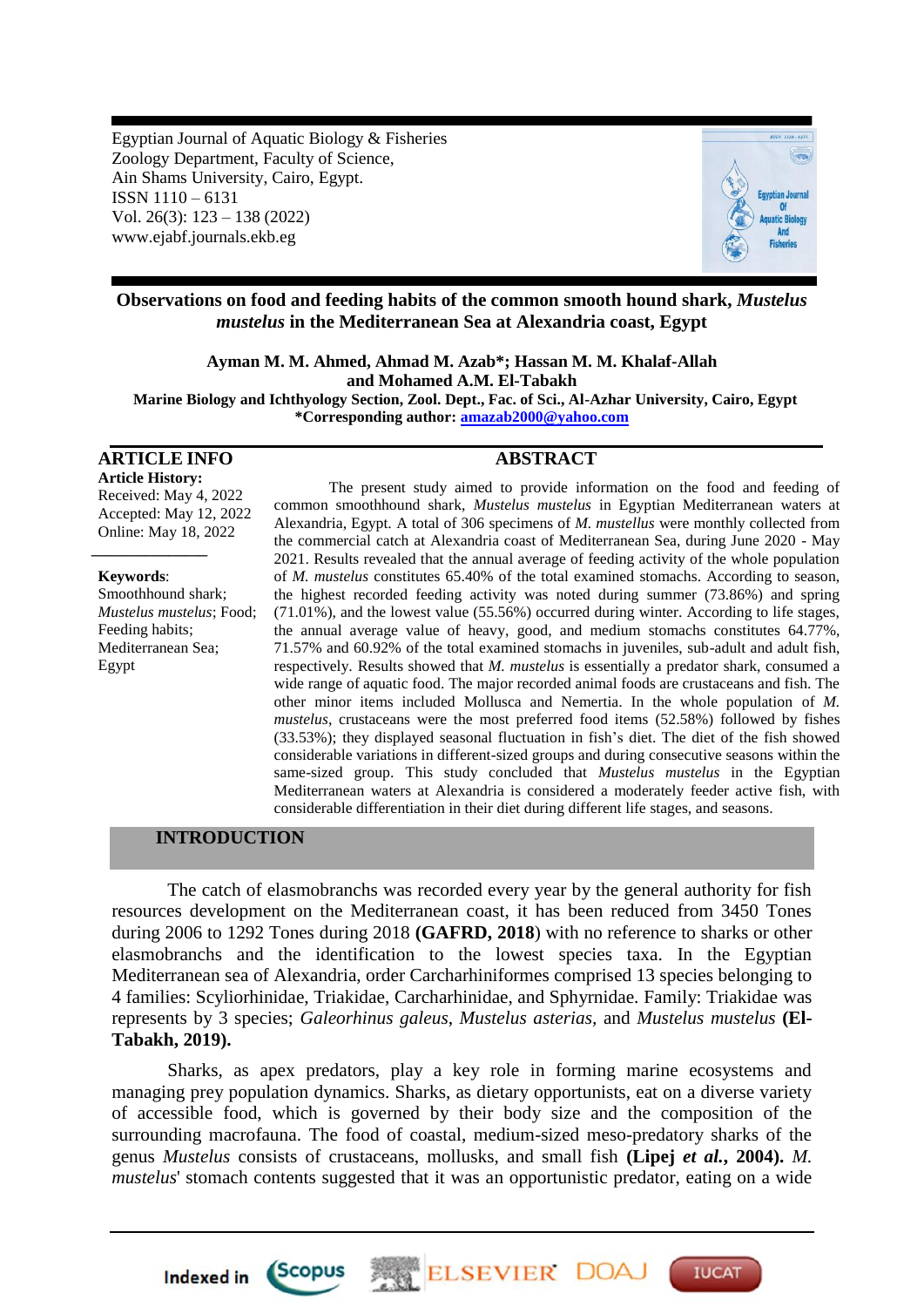range of prey items, including benthic invertebrates and fishes, as well as a wide range of prey sizes and morphologies. It feeds on crustaceans, gastropods, bivalves, cephalopods, echiurids, sipunculids, annelid worms, tunicates, various species of fishes, and other invertebrates using a small cusped tooth in multi-serial rows that is adapted for crushing hardshelled prey; preying on crustaceans, gastropods, bivalves, cephalopods, **(Compagno, 1984; Cortés, 1999; Motta, 2004** and **Gerry** *et al***., 2008).**

Understanding the eating patterns and nutritional requirements of the species requires knowledge of the natural diet of animals. Diet composition, which can identify the type of food preferred by each species of fish, is considered as an indicator of the availability of food in the region. The analysis of stomach contents to understand the diets and feeding habits of fish and other marine animals has become common practice **(Hyslop, 1980).** However, many authors have studied the taxonomy of sharks and other elasmobranchs in Egyptian Mediterranean water **(Moftah** *et al***., 2011; Farrag** *et al***., 2016; Akel & Karachle, 2017** and **Azab** *et al***., 2019a & b).** But the biology of sharks is scarcity **(Hosny, 1981).**

Therefore, the present study aimed to provide information on the food composition and feeding habits of the common smoothhound shark (*M. mustelus*) in the Egyptian Mediterranean waters, at Alexandria.

## **MATERIALS AND METHODS**

### **1. Collection sites:**

Alexandria is roughly 223 kilometres north of Cairo and is located at 31°12'56.3"N & 29°57'18.97"E. Four fish land markets (El-Max, Anfushi, Abu-Qir, and Al-Maadia) were the primary locations for shark specimen gathering along Alexandria's waterfront **(Fig. 1).** 

### **2. Samples collection:**

A total of 306 specimens of the common smoothhound shark, *Mustelus mustelus* **(Fig. 2)** were monthly collected from the commercial catch at the fish land markets in Alexandria **(Fig. 1)** of the Mediterranean Sea, during the period from June 2020 to May 2021. Samples were kept in 10% formalin solution before transporting to the Marine Biology Laboratory, Zoology Department, Faculty of Science, Al-Azhar University, Nasr City, Cairo, Egypt, for further study. Sharks were identified in the laboratory using **FAO (2005)**, fork and total lengths were measured to the nearest millimetres. Sharks were also wet-weighted in grams and the following studies were carried out.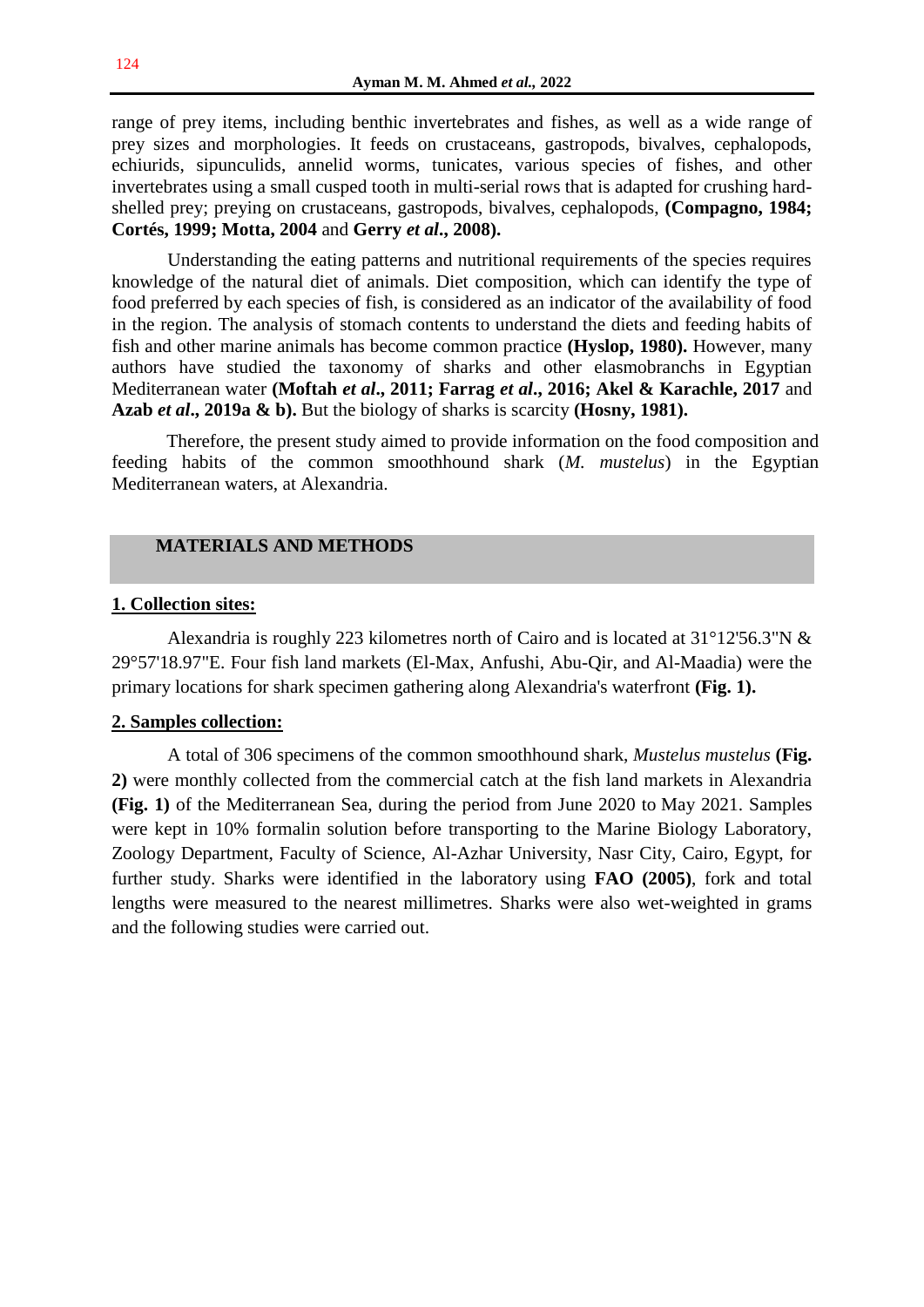

**Fig. (1): Map showing the land fish markets in Alexandria coast of Egyptian Mediterranean Sea.**



**Fig. (2): Picture of female common smoothhound shark,** *Mustelus mustelus***, collected from the commercial catch at the land fish market in Alexandria of Mediterranean Sea, during the period from June 2020 to May 2021.**

## **3. Food and feeding habits:**

To explore the feeding behavior, stomachs were dissected from individuals of the common smoothhound shark, *Mustelus mustelus*, ranging in total length from 38.6 to 117.5 cm. For the latter inspection, all of the investigated specimens were preserved in a 10% formalin solution.

# **3.1. Feeding activity:**

To explore feeding intensity, all of the stomachs examined were initially evaluated. The assessment was based on a visual measurement of the stomach distension and the amount of food contained inside it. The investigated stomachs were divided into five groups using the procedure described by **Geevarghese (1976):**

- 1- **Heavy:** The stomach was gorged with food and the wall was fully distended.
- 2- **Good:** The stomach was almost full, and the distension of the wall was quite evident.
- 3- **Medium:** The stomach was nearly half full and the wall was slightly distended.
- 4- **Poor:** The stomach contained little food, but distension of the wall was not evident.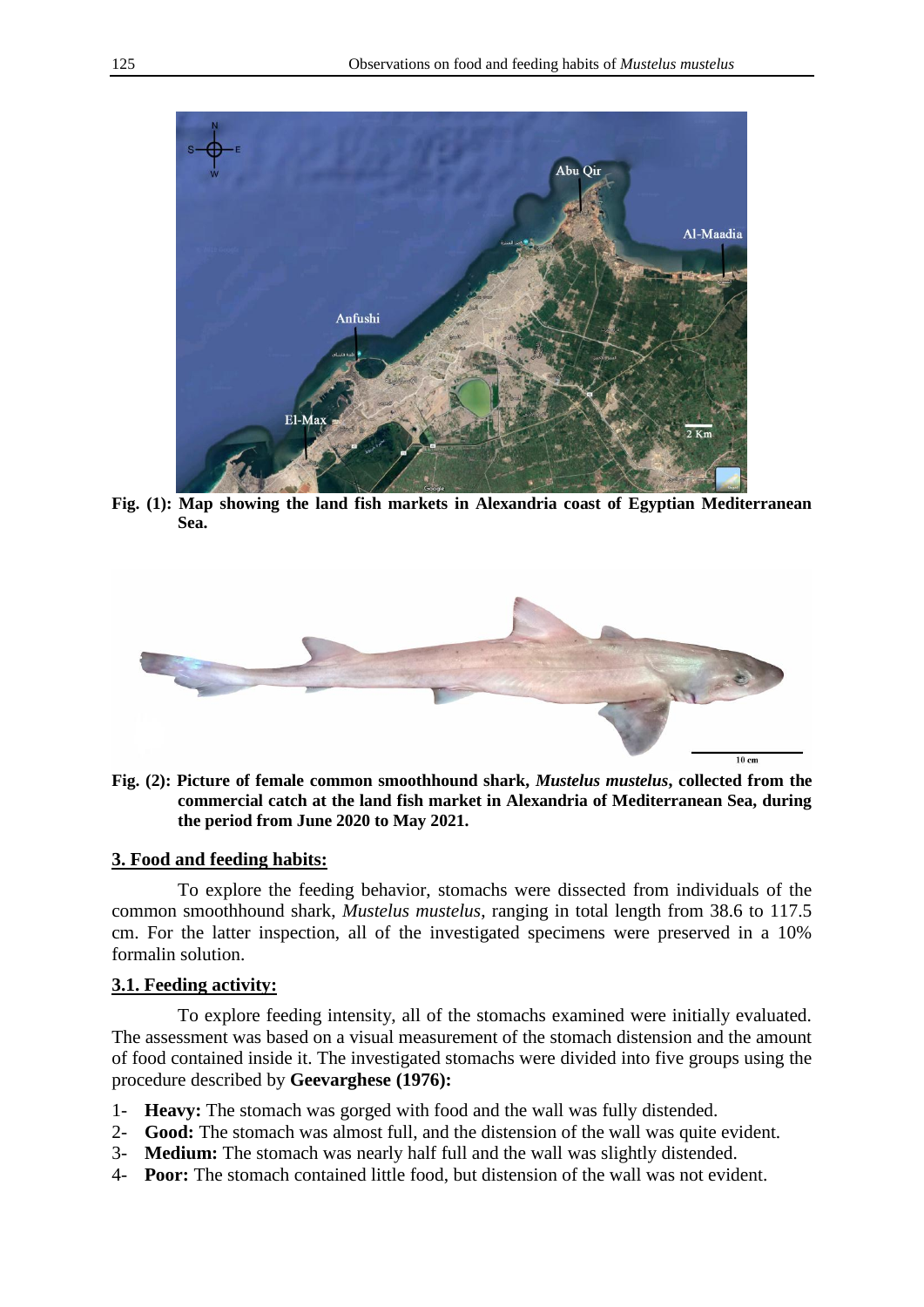5- **Empty:** The stomach contained particularly nothing, and the wall was evident.

The investigated specimens tested for the intensity of feeding activity, nature of the diet, and the possible seasonal variations. To facilitate the comparison of their feeding habits, specimens were divided into three length groups, the first juvenile (**<** 60 cm), the second subadult  $(60.1 - 83$  cm), and the third adult  $(83.1 < cm)$ . The percentage incidence of the five stomach groups in each length group was computed. To measure feeding activity, percentage incidence of heavy, good and medium stomachs that were actually representative of excellent condition were assessed the actively fed and the remainder stomachs were poorly fed.

# **3.2. Food composition:**

The point assessment approach was used to study food composition. Each stomach was dissected, removed, cleansed with water, opened, and its contents were flushed into a Petri dish and inspected. Taxonomically, food items were recognized up to genera and divided into four major groups: Crustacea, fishes, Mollusca, and Nemertea. For the threelength groups, the percentage recurrence of each category was approximated and visually displayed.

## **RESULTS**

## **1. Feeding activity:**

# **1.1. Seasonal variations in feeding intensity of** *Mustelus mustelus***:**

Results showed that the annual average value of heavy, good, and medium stomachs constitutes 65.40% of the total examined stomachs. The highest values of feeding activity were recorded during summer (73.86%) and spring (71.01%), and the lowest value (55.56%) occurred during winter **(Table 1** and **Fig. 3)**.

| Table (1): Seasonal variations in the feeding intensity of the whole population $(38.6 -$ |  |  |
|-------------------------------------------------------------------------------------------|--|--|
| 117.5 cm) Mustellus mustellus, collected from Alexandria coast, Egypt, during the         |  |  |
| $year, 2020 - 2021.$                                                                      |  |  |

| <b>Feeding intensity</b> |         | Annual |        |               |         |
|--------------------------|---------|--------|--------|---------------|---------|
|                          | Summer  | Autumn | Winter | <b>Spring</b> | average |
| <b>Empty stomachs</b>    | 10.23%  | 15.29% | 17.46% | 14.49%        | 14.37%  |
| Poor stomachs            | 15.91%  | 23.53% | 26.98% | 14.49%        | 20.23%  |
| Non actively fed         | 26.14%  | 38.82% | 44.44% | 28.99%        | 34.60%  |
| <b>Medium stomachs</b>   | 114.81% | 27.06% | 26.98% | 30.43%        | 49.82%  |
| <b>Good stomachs</b>     | 30.68%  | 21.18% | 15.87% | 26.09%        | 23.45%  |
| <b>Heavy stomachs</b>    | 7.95%   | 12.94% | 12.70% | 14.49%        | 12.02%  |
| <b>Actively fed</b>      | 73.86%  | 61.18% | 55.56% | 71.01%        | 65.40%  |
| <b>Total</b>             | 100%    | 100%   | 100%   | 100%          | 100%    |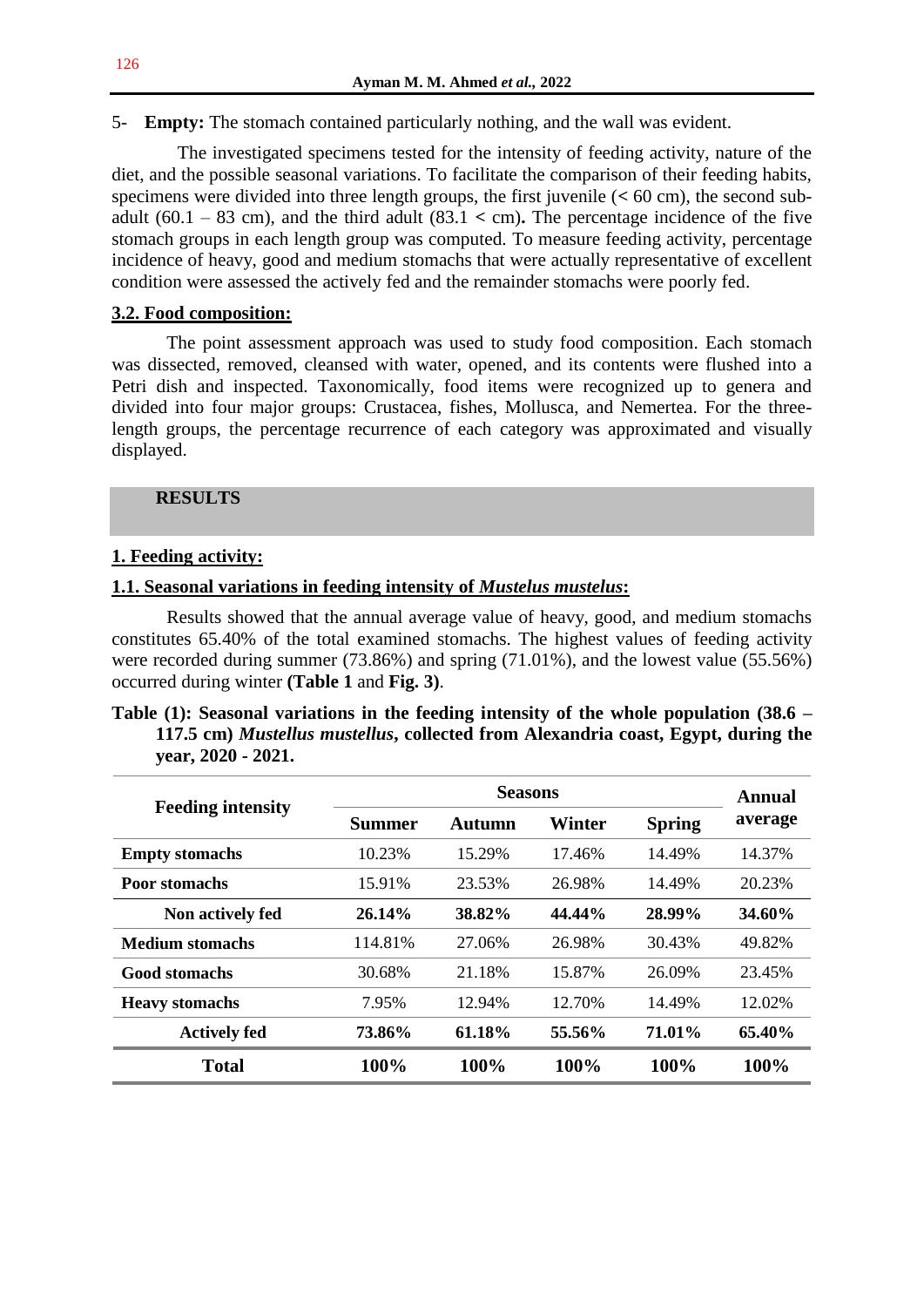

### **Fig. (3): Seasonal variations in feeding intensity of the whole population (38.6 – 117.5 cm) of** *M. mustellus***, collected from Alexandria coast, Egypt, during the year, 2020 - 2021.**

## **1.2. Feeding intensity variations according to size:**

The annual average values of juvenile *M. mustelus* which have heavy, good and medium stomachs constitutes 64.77% of the total stomachs examined. The highest value of feeding activity was recorded during summer (74.24%) and spring (70.50%) and the lowest (58.19 and 56.14%) occurred during autumn and winter, respectively (**Table 2** and **Fig. 4).**

The annual average values of sub-adult *M. mustelus* which have heavy, good and medium stomachs constitutes 71.57% of the total stomachs examined. The lowest value (68.97%) of feeding activity was recorded during autumn. It increases gradually during winter (70%) and spring (72.32%) and reached the highest value (75%) occurred during summer **(Table 2** and **Fig. 4).**

The annual average values of adult *M. mustelus* which have heavy, good, and medium stomachs constitutes 60.92% of the total stomachs examined. The highest value of feeding activity (83%) was recorded during summer and the lowest (40%) occurred during winter (**Table 2** and **Fig. 4).**

The results of ANOVA showed no significant differences (P>0.05) between different stages, while the stomach status for juvenile stage was significantly varied (P<0.05).

| Life<br>stages  | <b>Feeding intensity</b> | <b>Seasons</b> |        |                 |               | Annual  |
|-----------------|--------------------------|----------------|--------|-----------------|---------------|---------|
|                 |                          | Summer         | Autumn | Winter          | <b>Spring</b> | average |
| <b>Juvenile</b> | <b>Actively fed</b>      | 74.24%         | 58.19% | 56.14%          | 70.50%        | 64.77%  |
|                 | Non actively fed         | 25.76%         | 41.81% | 43.86%          | 29.50%        | 35.23%  |
| Sub-adult       | <b>Actively fed</b>      | 75%            | 68.97% | $\frac{0}{N}$ . | 72.32%        | 71.57%  |
|                 | Non actively fed         | 25%            | 31.03% | 30%             | 27.68%        | 28.43%  |
| <b>Adult</b>    | <b>Actively fed</b>      | 83%            | 50%    | 40%             | 70.67%        | 60.92%  |
|                 | Non actively fed         | 17%            | 50%    | 60%             | 29.33%        | 39.08%  |

**Table (2): Seasonal variations in the feeding intensity of different stages of** *M. mustelus***, collected from Alexandria coast, Egypt, during the year, 2020 - 2021.**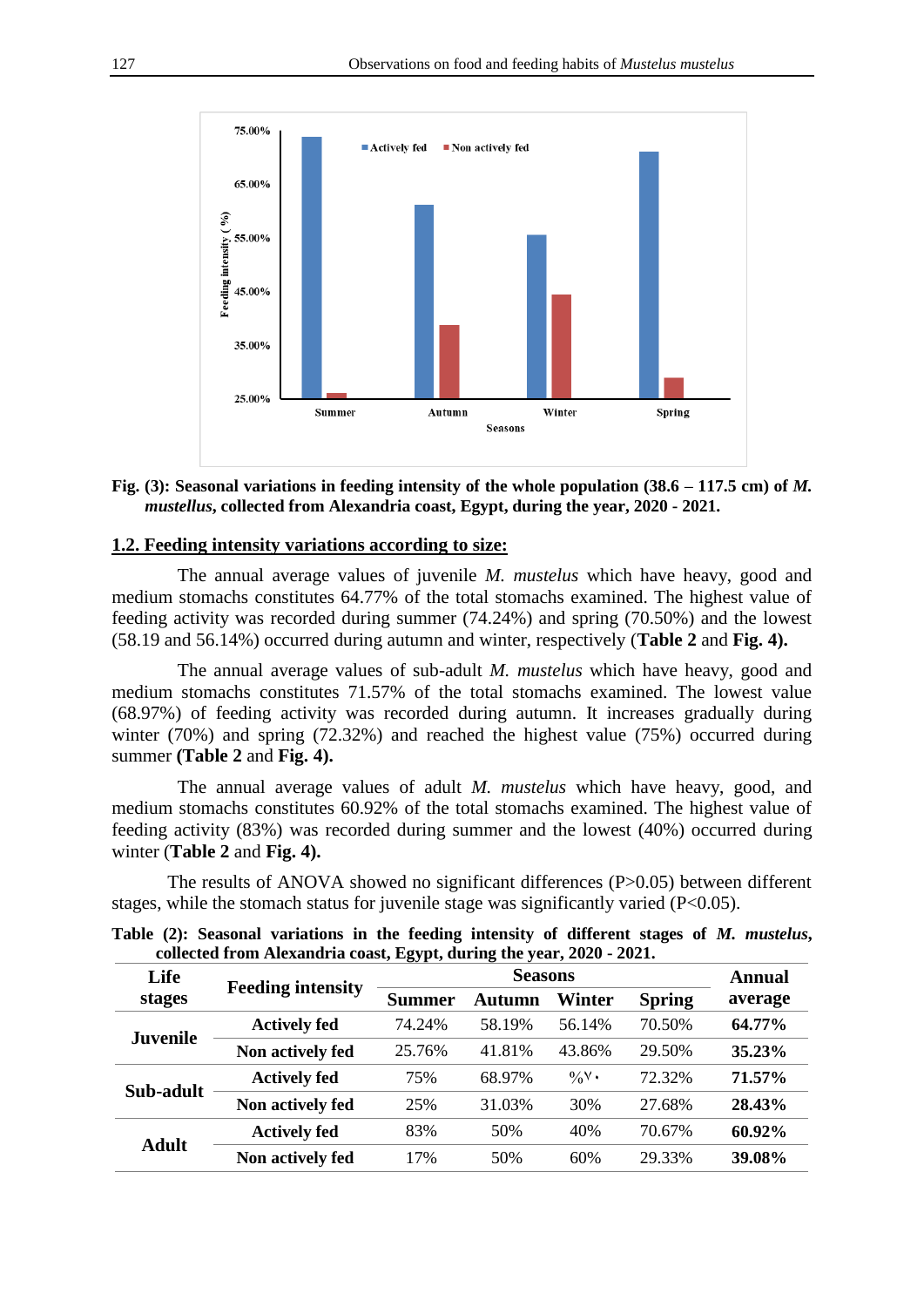

**Fig. (4): Annual variations in the feeding intensity of different stages of** *M. mustelus***, collected from Alexandria coast, Egypt, during the year, 2020 - 2021.**

#### **2. Food composition:**

#### **2.1. Seasonal variations in the food items:**

The major animal foods recorded from the stomachs of the fish are crustaceans and fishes. The other minor items included Mollusca and Nemertia **(Fig. 5).**

In the whole population of *M. mustelus*, crustaceans were the most dominant and preferred food items group (52.58%) consumed by the fish. The highest value (78.73%) of crustacean food was recorded during winter and the lowest (29.70%) occurred during summer. *Squalla mantis*, *Maja squinado* and *Penaeus semisulcatus* were the main crustacean food items appeared in the stomach contents of this fish; representing 38%, 6.71% and 1.20% of the total food items, respectively. The minimum value of *S. mantis* (29.7%) was recorded during summer, followed by autumn (30%). It increased gradually during winter (42.3%) and reached to its maximum value (50%) during spring. The highest value of *M. squinado* (24.43%) was recorded during winter and the lowest (2.40%) occurred during spring. It was absent during summer and autumn. *P. semisulcatus* was recorded only during spring, being 4.80% of the total food items. The un-identified crustaceans represented 6.67% of the total food items; their maximum value (12%) was recorded during winter and their minimum (4.4%) occurred during spring. It was absent during summer **(Table 3** and **Figs. 6 & 7).**

Fish was the second important food items group (33.53%) consumed by *M. mustelus*. The highest value of fish items (53.10%) was recorded during summer. It decreased gradually during autumn (41.30%) and reached its lowest value (6.33%) during winter. *Sphyraena sphyraena*, *Sardinella aurita*, *Sparus aurata*, *Hippocampus* sp. were the main fish food consumed by this fish; representing 18.24%, 8.06%, 4.07% and 2.09% of the total food items, respectively. The maximum value of *Sphyraena sphyraena* (39.14%) was recorded during summer. It decreased gradually during autumn (18.98%) and reached its minimum value (5.43%) during winter. The highest value of *Sardinella aurita* (24%) was recorded during spring, it decreased to 7.36% during summer and it was absent during autumn. The maximum value of *Sparus aurata* (12.31%) was recorded during autumn. *Hippocampus* sp. was recorded only during autumn, being 8.39% of the total food items. The highest value of un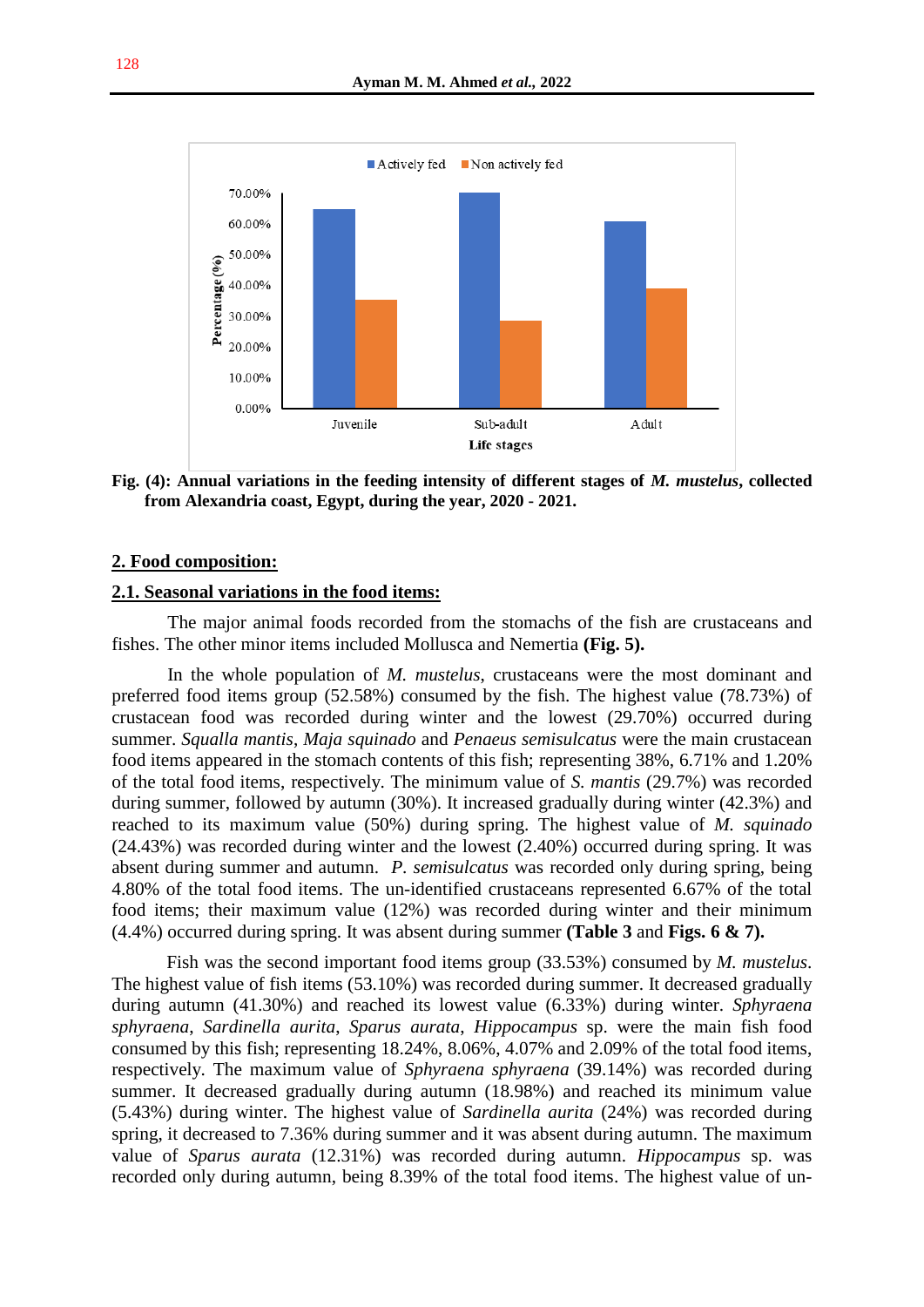identified fishes (4%) was recorded during spring and the lowest (1.62%) occurred during autumn **(Table 3** and **Figs. 6 & 7).**

Mollusca come in the third group of food items (10.20%) consumed by the fish and they displayed a seasonal fluctuation in the diet of fish. The maximum percentage of mollusk food (15.64%) was recorded during autumn and the minimum (2.73%) occurred during spring. *Sepia officinalis*, *Octopus vulgaris* and un-identified gastropods were the main mollusks food consumed by the fish, representing 6.88%, 2.75% and 0.57% of the total food items, respectively. The highest value of *Sepia officinalis* (10.56%) was recorded during summer. It decreased gradually during autumn (9.26%) and reached its lowest value (2.73%) during spring. The highest value of *Octopus vulgaris* (5.69%) was recorded during autumn and the lowest (1.69%) occurred in summer. It was absent during spring. Un-identified gastropods represented in stomachs of the fish by negligible amounts during summer, autumn and winter. It was absent during spring.

Nemertia was sporadically consumed by *M. mustellus*, being 3.69% of the total food items. The highest value of Nemertia (5.43%) was recorded during winter. It reached its lowest value (2.27%) during spring **(Table 3** and **Figs. 6 & 7).**

| <b>Food items</b>        |                | Annual        |          |                |         |  |
|--------------------------|----------------|---------------|----------|----------------|---------|--|
|                          | <b>Summer</b>  | <b>Autumn</b> | Winter   |                | average |  |
| 1. Crustaceans           | 29.7           | 40.28         | 78.73    | 61.6           | 52.58   |  |
| Squalla mantis           | 29.7           | 30            | 42.30    | 50             | 38      |  |
| Maja squinado            | $\theta$       | $\Omega$      | 24.43    | 2.4            | 6.71    |  |
| Penaeus semisulcatus     | $\theta$       | $\Omega$      | $\theta$ | 4.8            | 1.2     |  |
| Un-id. Crustacea         | $\theta$       | 10.28         | 12       | 4.4            | 6.67    |  |
| 2. Fishes                | 53.1           | 41.3          | 6.33     | 33.4           | 33.53   |  |
| Sphyraena sphyraena      | 39.14          | 18.98         | 5.43     | 9.4            | 18.24   |  |
| Sardinella aurita        | 7.36           | $\theta$      | 0.9      | 24             | 8.06    |  |
| Sparus aurata            | 3.96           | 12.31         | $\theta$ | $\overline{0}$ | 4.07    |  |
| Hippocampus sp.          | $\overline{0}$ | 8.39          | $\Omega$ | $\Omega$       | 2.09    |  |
| Un-identified fishes     | 2.64           | 1.62          | $\theta$ | $\overline{4}$ | 2.07    |  |
| 3. Mollusca              | 12.91          | 15.64         | 9.51     | 2.73           | 10.2    |  |
| Sepia officinalis        | 10.56          | 9.26          | 4.99     | 2.73           | 6.88    |  |
| Octopus vulgaris         | 1.69           | 5.69          | 3.62     | $\Omega$       | 2.75    |  |
| Un-identified gastropods | 0.66           | 0.69          | 0.9      | $\Omega$       | 0.57    |  |
| 4. Nemertea              | 4.29           | 2.78          | 5.43     | 2.27           | 3.69    |  |

**Table (3): Point assessment (%) of various categories of food items of the whole population**  *Mustellus mustellus***, collected from Alexandria coast, Egypt, during the year, 2020 - 2021.**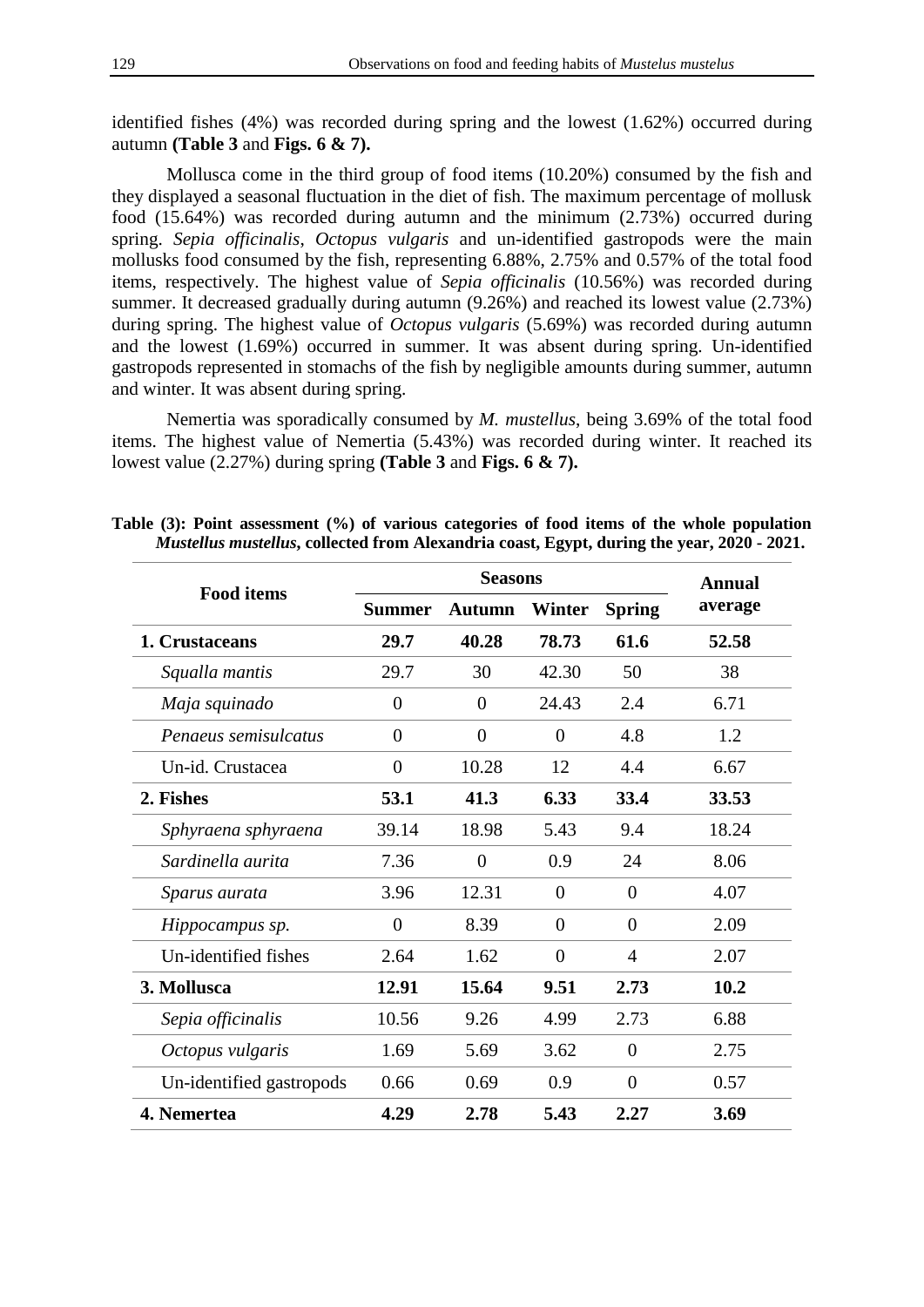

**A & B:** *Sphyreana* sp**.; C:** Muraenidae**; D & E:** Nemertea**; F:** *Sardinella* sp*.***; G:** *Sparus aurata***; H:** *Hippocampus* sp.; **I:** *Octopus vulgaris*; **J:** *Squalla mantis*.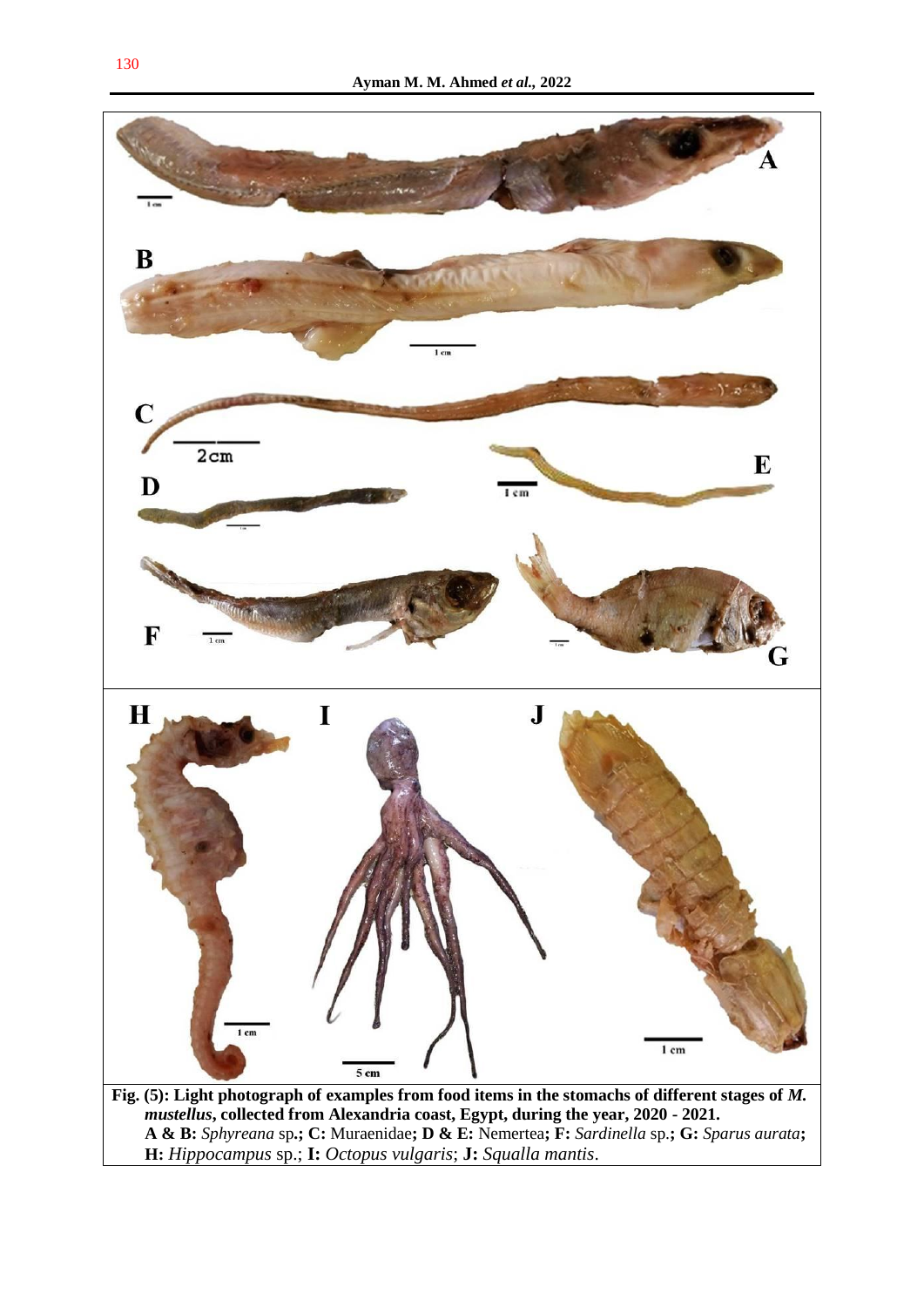

**Fig. (6): Point assessment (%) of various categories of food items of the whole population** *Mustellus mustellus* **(38.6 – 117.5 cm), collected from Alexandria coast, Egypt, during the year, 2020 - 2021.**



**Fig. (7): Seasonal variations (%) of various categories of food items of the whole population**  *Mustellus mustellus* **(38.6 – 117.5 cm), collected from Alexandria coast, Egypt, during the year, 2020 - 2021.**

#### **2.2. Variation of food composition according to size (life stages):**

The diet of the fish showed considerable variations in different sized groups and of different seasons within the same sized group. Crustaceans decreases in the stomach content with the increasing length of the fish. Fishes increases in the stomach content with the increasing length of the fish. Mollusca and Nemertia were sporadically consumed **(Table 4**  and **Fig. 8).**

In the juvenile of *M. mustelus*, crustaceans were by far the most dominant and preferred food item (71.63%) consumed by the juvenile fish. The highest value of crustacean food (82.76%) was recorded during winter, followed by spring (81.46%) and the lowest (52.47%) occurred during autumn. Fishes were the second importance of food items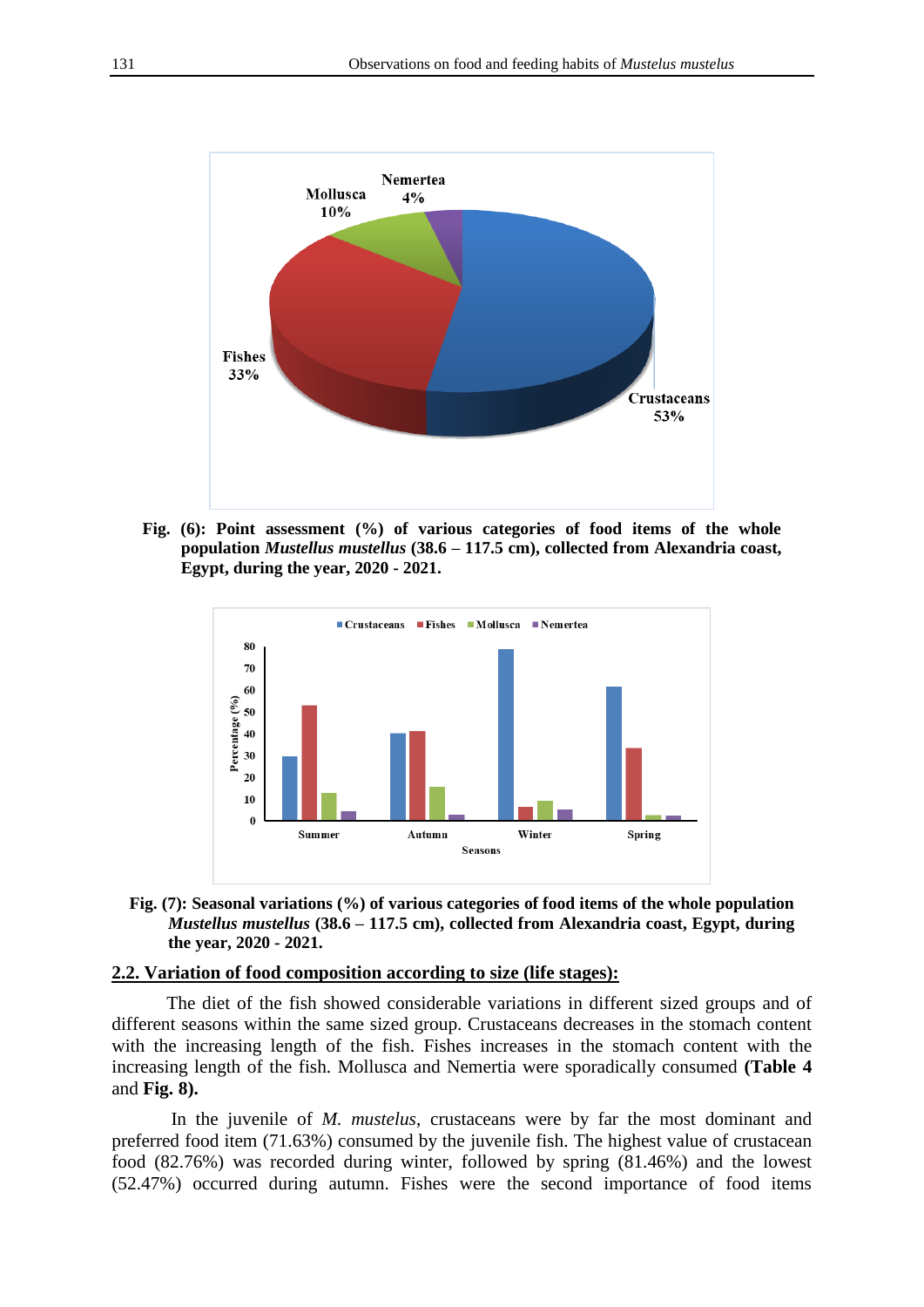(12.53%) consumed by *M. mustelus*. The highest value of fish (26.48%) was recorded during summer. It decreased gradually during autumn (17.49%) and reached its lowest value (6.17%) during spring. It was absent during winter. Mollusca come in the third importance of food items (8.50%) consumed by the fish and displayed seasonal fluctuation in the diet of the fish. The maximum percentage of mollusk food (11.64%) was recorded during autumn and the minimum (2.73%) occurred during spring. Nemertia are sporadically consumed, being 7.34%. It is represented in the stomachs of the fish by the small amounts of food in summer, autumn, winter and spring; represented 7.95%, 6.56%, 7.91% and 6.94% of the total food items in juvenile fishes (**Table 4** and **Fig. 8).**

In the sub-adult of *M. mustelus*, crustaceans and fishes were the most dominant and preferred food items consumed by the fish; being 40.90% and 41.03%, respectively. The highest value of crustacean food (21.30%) was recorded during summer. It increases gradually and reached its highest value (64.86%) during spring. The highest value of fish (53.10%) was recorded during summer. It decreased and reached its lowest value (33.40%) during spring. Mollusca (14.25%) come in the third rank of food items consumed by the fish and displayed seasonal fluctuation in the diet of the fish. The maximum percentage of Mollusca (21.62%) was recorded during spring and the minimum (16.81%) occurred during autumn. Nemertia appeared in the stomachs of the sub-adult fish during autumn season only and it is represented by 15.28% of the totalfood **(Table 4** and **Fig. 8).**

In the adult of *M. mustelus*, fishes were the most dominant and preferred food item (78.92%) consumed by this shark. The lowest value of fish was recorded during summer (73.10%). It increased gradually and reached its highest value (85.66%) during spring. Mollusca come in the second importance of food items (15.99%) consumed by the fish and displayed seasonal fluctuation in the diet of the fish. The maximum percentage of mollusk food (41.82%) was recorded during summer and the minimum (22.14%) occurred during winter. It was absent during autumn and spring. Crustacea is represented in the stomachs of the fish by the small amount of food during winter (8.24%) and spring (12.12%). It was absent during summer and autumn **(Table 4** and **Fig. 8).**

| Life stages     | <b>Food items</b> |               | <b>Annual</b> |          |               |         |
|-----------------|-------------------|---------------|---------------|----------|---------------|---------|
|                 |                   | <b>Summer</b> | Autumn        | Winter   | <b>Spring</b> | Average |
| <b>Juvenile</b> | 1. Crustacea      | 69.82         | 52.47         | 82.76    | 81.46         | 71.63   |
|                 | 2. Fishes         | 26.48         | 17.49         |          | 6.17          | 12.53   |
|                 | 3. Mollusca       | 10.14         | 11.64         | 9.51     | 2.73          | 8.5     |
|                 | 4. Nemertea       | 7.95          | 6.56          | 7.91     | 6.94          | 7.34    |
| Sub-adult       | 1. Crustacea      | 21.3          | 30.9          | 46.55    | 64.86         | 40.9    |
|                 | 2. Fishes         | 53.1          | 41.3          | 36.33    | 33.4          | 41.03   |
|                 | 3. Mollusca       | 18.57         | 16.81         | 0        | 21.62         | 14.25   |
|                 | 4. Nemertea       | 0             | 15.28         | $\Omega$ | $\Omega$      | 3.82    |
| <b>Adult</b>    | 1. Crustacea      | $\Omega$      | 0             | 8.24     | 12.12         | 5.09    |
|                 | 2. Fishes         | 73.1          | 76.6          | 80.33    | 85.66         | 78.92   |
|                 | 3. Mollusca       | 41.82         | 0             | 22.14    | 0             | 15.99   |
|                 | 4. Nemertea       | 0             |               |          |               | 0       |

**Table (4): Point assessment (%) of various categories of food items in the stomachs of** *M. mustelus* **(different life stages), collected from Alexandria coast, Egypt, during the year, 2020 - 2021.**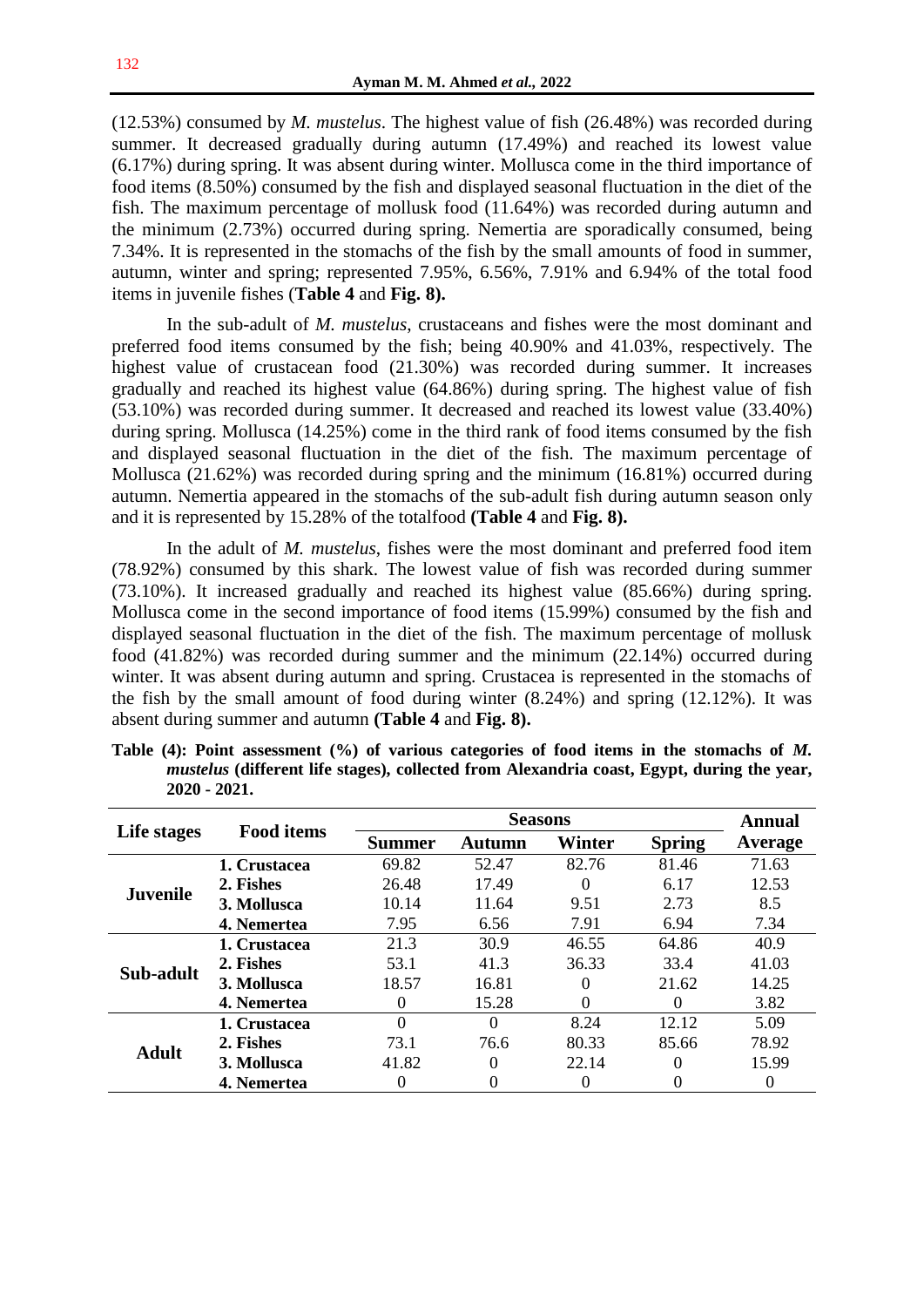

**Fig. (8): Point assessment (%) of various categories in annual average of food items in the stomachs of different stages of** *M. mustellus***, collected from Alexandria coast, Egypt, during the year, 2020 - 2021.**

# **DISCUSSION**

Understanding the eating patterns and nutritional requirements of the species requires knowledge of the natural diet of animals. Diet composition, which can identify the type of food preferred by each species of fish, is considered as an indicator of the availability of food in the region. The analysis of stomach contents to understand the diets and feeding habits of fish and other marine animals has become common practice **(Hyslop, 1980).**

In the running study, the annual average value of heavy, good, and medium stomachs constitutes 65.40% of the total stomachs examined. This result is lower than that recorded by **Jardas** *et al.* (2007) which said that the full stomach of *M. mustelus* in the Eastern Adriatic Sea is 82.8%. **Ozcan & Basusta (2016)** examined the stomach contents of *M. mustelus* in the northeastern Mediterranean and concluded that 97.5% were found to be full of the stomach.

The highest values of feeding activity of *M. mustelus* recorded during the present study were (73.86%) in summer and (71.01%) in spring, while the lowest value (55.56%) occurred during winter (reproductive season). This means that shark reproduction was strongly correlated with low feeding activity. This result was matching with the result obtained by **Cortés (1997).** He mentioned that the highest value of fullness index (19.30%) was recorded during the autumn, pre-spawning season and the lowest value (7.4 %) occurred during winter**.**

In the present study, the annual average value of heavy, good, and medium stomachs constitutes 64.77%, 71.57% and 60.92% of the total examined stomachs in juveniles, subadult and adult *M. mustelus*. This means that this shark is moderately feeding active during the different life stages.

Sharks, as apex predators, play a key role in forming marine ecosystems and managing prey population dynamics **(Lipej** *et al.***, 2004)**. In the present study, *M. mustelus* is essentially a predator and consumes a wide range of animal food. The major animal foods recorded from the stomachs of the fish were crustaceans and fish. The other minor items included Mollusca and Nemertia. Similar results were detected in many studies **(Capape, 1975; Compagno, 1984; Cortés, 1999; Constantini** *et al***., 2000; Kabasakal, 2002; Motta,**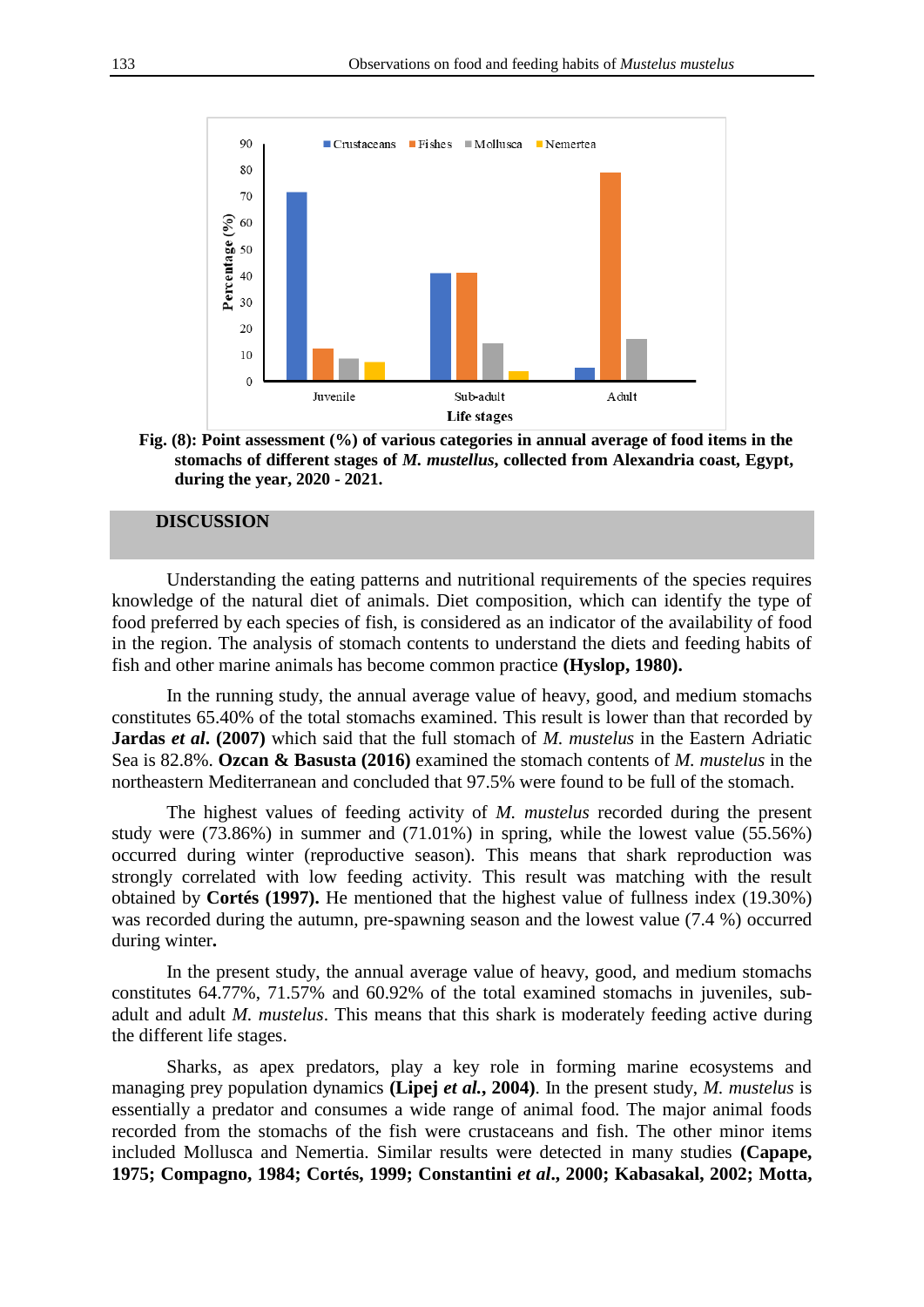**2004; Jardas** *et al***., 2007; Gerry** *et al***., 2008; Saidi** *et al***., 2009; Gracan** *et al***., 2014; Ozcan & Basusta, 2016** and **Kara** *et al***., 2019).** They claimed that *M. mustelus* is an opportunistic predator that feeds on benthic crustaceans, mollusks, and pelagic and benthopelagic teleost fish. According to **Filiz (2009)**, *M. mustelus* in the Aegean Sea, Turkey, has molariform teeth, indicating the dominance of crustaceans in the smooth hound's diet. He concluded that *M. mustellus* is classified as a carnivore since it consumes big decapods, cephalopods, and fish (i.e., has a trophic level between 3.7 and 4.5).

In the whole population of *M. mustelus*, crustaceans (52.58%) were the most prevalent and favored food source ingested by the fish. These results were nearly like that obtained by some authors **(Compagno, 1984; Cortés, 1999; Motta, 2004; Gerry** *et al***., 2008; Saidi** *et al***., 2009** and **Ozcan &/ Basusta, 2016).** They mentioned that the decapods are the major components in the diet of *M. mustelus***.**

In the current study, the maximum value of crustacean food was recorded during winter (78.73 %) and the lowest value was reported during summer (29.70 %). This result is the opposite of that recorded by **Jardas** *et al***. (1996)** and **Smale** *et al***. (2001)**. They stated that decapod crustaceans dominated the food composition throughout year, especially in the summer. They explained that the increase in decapod intake throughout the summer corresponds with the season of many decapod species' recruits, which may be present in large quantities.

The range of prey items seen in the smooth-hound's diet suggests that it may be a generalist. Although crustaceans and fish are the major food groups for smooth-hounds, some bottom-dwelling species, such as *M. mustelus*, have teeth specialized for crushing hardshelled invertebrate prey such as crabs and mollusks **(Stevens, 1987).**

Fishes were the second most important food item ingested by *M. mustelus* in the current study; it recorded the highest value (53.10 %) during the summer. It fell progressively during the autumn (41.30 %) and reached its lowest point during the winter (6.33 %). The increase in fish intake during summer correlate with the season of many fish species' recruits, which may be present in large quantities.

In the current study, Mollusca ranked the third group of food items ingested by fish and it showed seasonal variation in the fish's diet. The highest percentage (15.64 **%**) of mollusk food was found in autumn, while the lowest (2.73 **%**) was found in spring. The little cusped teeth (in multi-serial rows) in *M. mustelus* are designed for crushing hard-shelled prey, such as crustaceans, gastropods, bivalves, cephalopods, echiurids, sipunculids, annelid worms, tunicates, numerous types of teleosts, and other invertebrates **(Compagno, 1984; Cortés, 1999; Motta, 2004** and **Gerry** *et al***., 2008).**

In the present study, the diet of the fish varied significantly in different-sized groups and throughout seasons within the same-sized group. The stomach content of crustaceans diminishes as the length of the fish increases. The stomach content of fish and mollusks increases with the increase of fish length. Similar outcomes were recorded by many authors **(Capape, 1975; Jardas** *et al***., 2007; Saidi** *et al***., 2009** and **Ozcan & Basusta, 2016)**. They mentioned that with *M. mustelus* growth, the proportion of decapods decreased whereas that of teleosts and cephalopods increased. According to **Pallaoro** *et al***. (2005)**, *M. mustelus* is an opportunistic predator that feeds mostly on benthic crustaceans. In all seasons and in specimens up to 110 cm TL, decapods, cephalopods, and teleosts constitute the most significant prey. Furthermore, teleosts were the primary food source in bigger specimens.

Crustaceans were by far the most dominant and fishes were less dominant in the stomach contents of juvenile sharks, crustaceans and fishes were dominant in the stomach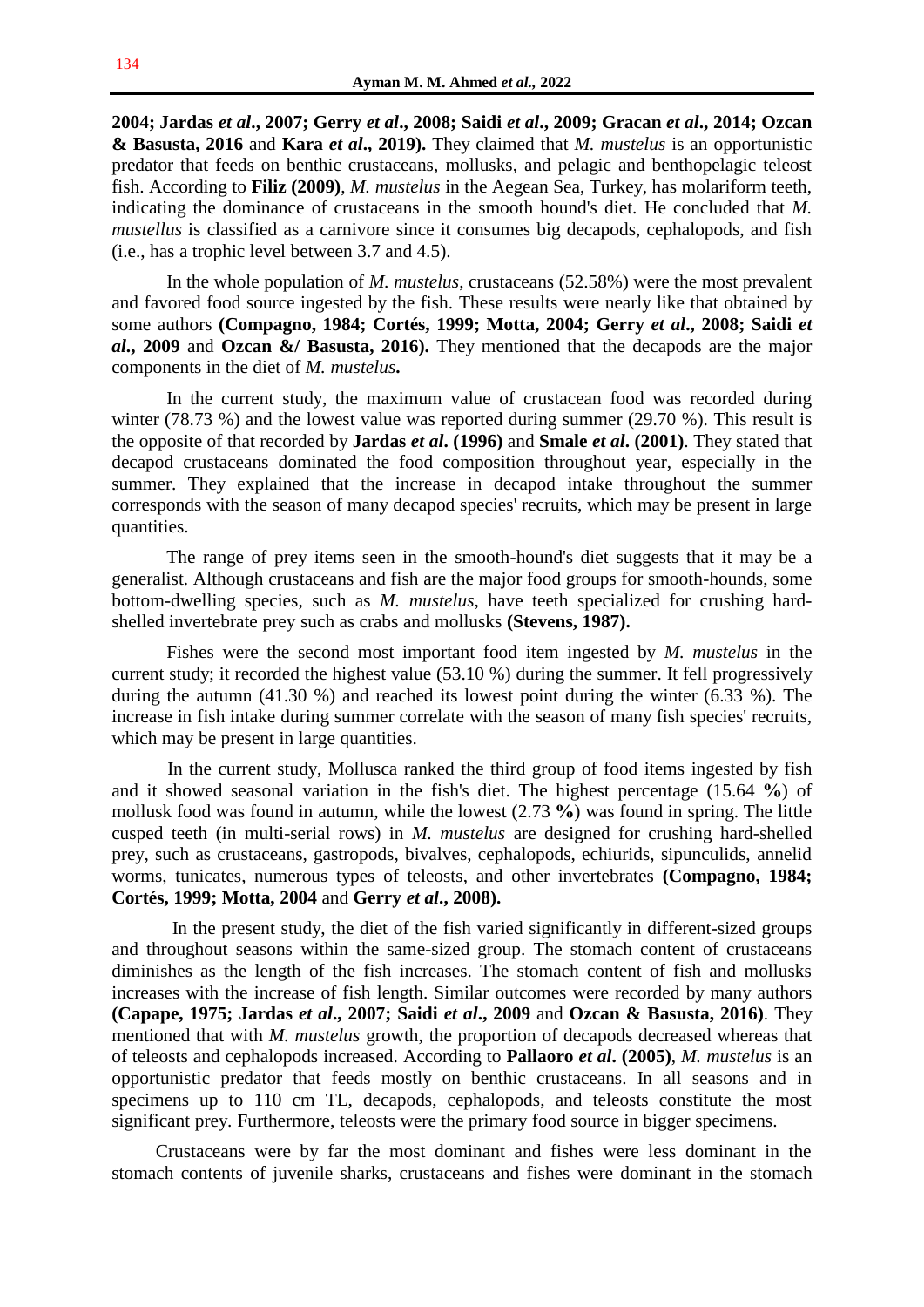contents of sub-adult sharks, and fishes were dominant, and crustaceans were less dominant in the stomach contents of adult *M. mustelus*. This suggests that this shark species was able to alter foods based on the requirement for energy and the availability of food in nature**. Lowe**  *et al***. (1996)** determined that *M. mustelus* swims close to the substrate, foraging for prey and changing diet as it becomes larger. *M. mustelus'* diet composition shifts dramatically as it grows, with smaller individuals consuming more bottom-living crustaceans and polychaetes and larger specimens switching to cephalopods and other fish.

*M. mustellus* is found on sandy bottoms, generally swimming no more than 50 meters from the bottom in quest of prey and moving via lateral undulation. Crustaceans become the primary prey component at depths of 50-100 m, whereas octopods dominate at depths greater than 100 m, but crustaceans are also significant. Scavenging might also explain the teleost component of the diet. In addition to the dietary shift with weight, another nutritional shift occurs with depth owing to species availability. There was a strong correlation between prey and fish size. Teleosts were discovered in stomachs at all levels, with deeper-water teleosts dominating at increasing depths **(Smale & Compagno, 1997; Heemstra & Heemstra, 2004**  and **Da Silva, 2007).** This was also seen in the current investigation.

There is evidence that size disparities reflect shifting dietary choices with growth, as well as large individuals' capacity to acquire larger prey. To maximize energy per unit effort, mean prey size increases as predator size increases **(Ware, 1972; Ross, 1977** and **Stoner &** Livingston, 1984). Changes in dietary preferences associated with fish size may reduce intraspecific competition **(Langton, 1982)**.

According to **Bosh** *et al***. (2013)**, *M. mustelus*' food has shifted from crustaceans and polychaetes to cephalopods as it has become older. This change in the sharks' food (an external factor) may be predicted to reflect differences in flesh composition, which should be seen when comparing the composition of small, medium, and large sharks. *M. mustelus* segregation by life-history stage may be a significant characteristic for minimizing intraspecific competition and allocating available food resources **(Saidi** *et al***., 2009)**.

# **REFERENCES**

- Akel, E.H.Kh. and Karachle, P.K. (2017): The Marine Ichthyofauna of Egypt. Egyptian Journal of Aquatic Biology & Fisheries, **21**(3): 81-116.
- **Azab, A.M.; Khalaf-Allah, H.M.M.; Sarhan M.M.H.** and **El-Tabakh, M.A.M. (2019a):** Carcharhinid shark species (Family Carcharhinidae), with special reference to the first records in the Egyptian Mediterranean Waters, Alexandria, Egypt. Egyptian Journal of Aquatic Biology & Fisheries, **23**(3): 545- 559.
- **Azab, A.M.; Khalaf-Allah, H.M.M.; Sarhan, M.M.H.** and **El-Tabakh, M.A.M. (2019b):**  Morphological aspects of dorsal fin for eight shark species with special reference to the first records in Egyptian Mediterranean waters, Alexandria, Egypt. Egyptian Journal of Aquatic Biology & Fisheries., **23**(3): 575 – 588.
- **Bosch, A.C.; Sigge, G.O.; Kerwath, S.E.; Cawthorn, D.M.** and **Hoffman, L.C. (2013):** The effects of gender, size, and life-cycle stage on the chemical composition of smoothhound shark (*Mustelus mustelus*) meat. Journal of the Science of Food and Agriculture, **93**(10): 2384- 2392.
- **Capape, C. (1975):** Observations surlere´gime alimentaire de 29 Se´laciens pleurotreˆmes des coˆtes tunisiennes. Arch. Inst. Pasteur Tunis, **52**: 395–414.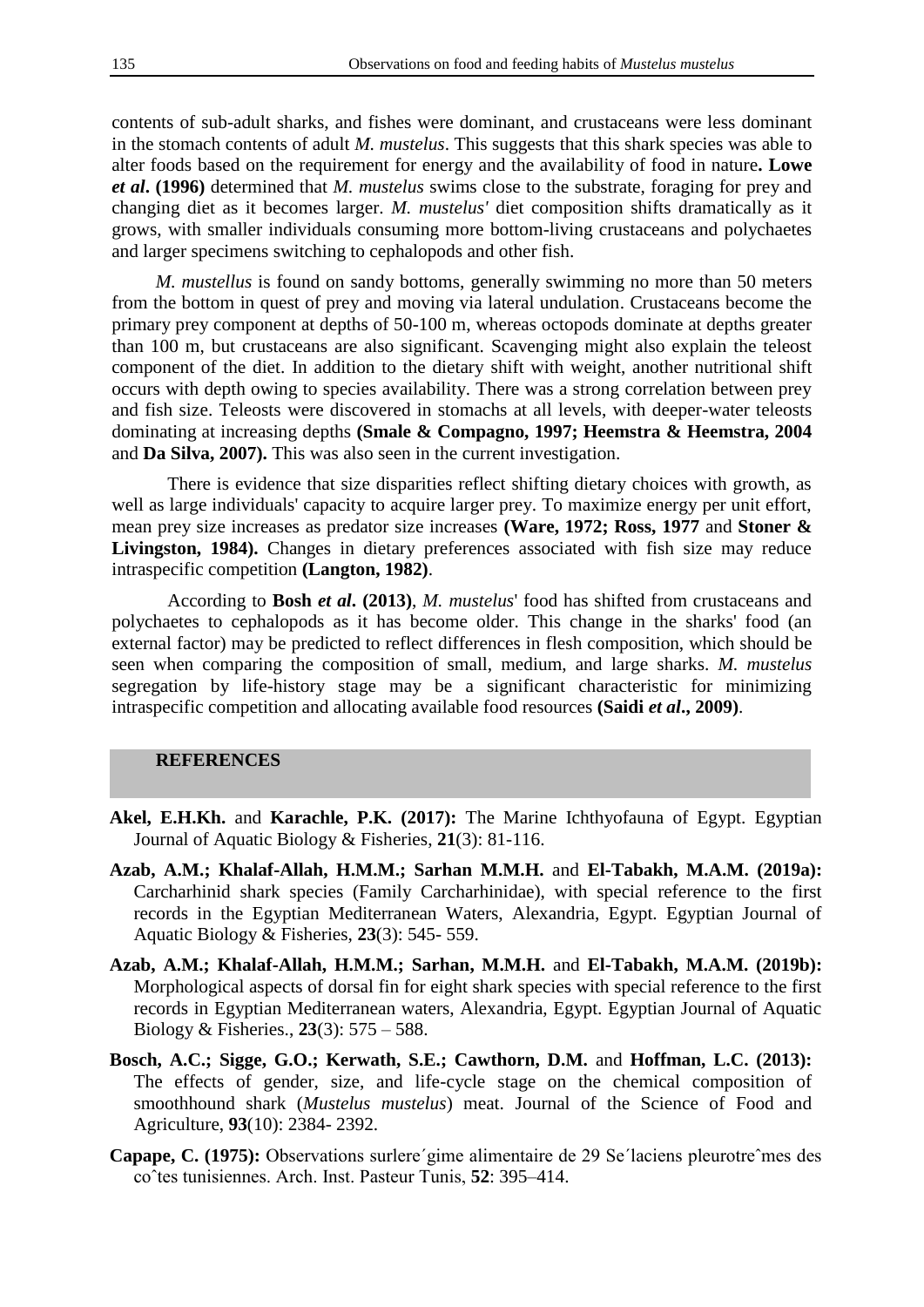- **Compagno, L.J.V. (1984):** Sharks of the World. An Annotated and Illustrated Catalogue of Shark Species Known to Date. Part 1 - Hexanchiformes to Lamniformes. FAO Fish. Synop. Rome, 4, 125(4/1):1 - 655.
- **Constantini, M.; Bernardini, M.; Cordone, P.; Guilianni, P.G. and Orel, G. (2000):** Observations on fishery, feeding habits and reproductive biology of *Mustelus mustelus* (Chondrichthyes, Triakidae) in Northern Adriatic Sea. Biologica Marina Mediterranean, **7**(1): 427–432.
- **Cortés, E. (1997):** A critical review of methods of studying fish breeding based on analysis stomach content: application to Elasmobranch fish. Canadian Journal of Fisheries and Aquatic Sciences, **54**: 726-738.
- **Cortés, E. (1999):** Standardized diet compositions and trophic levels of sharks. ICES Journal of Marine Sciences, **56**: 707 - 717.
- **Da Silva, C. (2007):** The status and prognosis of the smoothhound shark (*Mustelus mustelus*) fishery in the southeastern and southwestern Cape Coasts, South Africa. M.Sc. Thesis, Rhodes University, South Africa.
- **El-Tabakh, M.A. (2019):** Population biology and genetic variations of some sharks in Mediterranean Sea at Alexandria, Egypt. Ph.D. Thesis, Zool. Dept., Fac. Sci., AL-Azhar Univ., Pp: 413.
- **Farrag, M.M.S.; El-Haweet, A.A.K.; Akel, E.H.Kh.** and **Moustafa, M.A. (2016):**  Occurrence of puffer fishes (Tetraodontidae) in the Eastern Mediterranean, Egyptian coast - filling in the gap" BioInvasions Rec., **5**(1): 47 - 54.
- **Filiz, H. (2009):** Diet composition of smooth-hound, *Mustelus mustelus* **(Linnaeus, 1758)**, in Aegean Sea. Belgian Journal of Zoology, **139**(1): 81- 84.
- **GAFRD (General Authority for Fish Resources Development) (2018):** Book Year of Fishery Statistic. Egyptian Ministry of Aquaculture, Cairo.
- **Geevarghese, C. (1976):** Studies on some aspects of the biology of *Glossogobius giuris* with a taxonomic note on six goboid fishes occurring in and around Trivandrum. M. Phil. Dissertation, Univ. Kerala, pp.: 1 - 90.
- **Gerry, S.P.; Ramsay, J.B.; Dean, M.N.** and **Wilga, C.D. (2008):** Evolution of asynchronous motor activity in paired muscles: effects of ecology, morphology, and phylogeny. Integrative and Comparative Biology, **48**(2): 272 - 282.
- **Gračan, R.; Mladineo, I.** and **Lara, B. (2014):** Insight into the diet composition and gastrointestinal parasite community of the common smooth-hound, *Mustelus mustelus* (Carcharhiniformes: Triakidae), in the Northern Adriatic Sea. Natura Croatica, **23**(1): 35- 44.
- **Heemstra, P.C.** and **Heemstra, E. (2004):** Coastal Fishes of Southern Africa. National Inquiery Service Center (NISC) and South African Institute for Aquatic Biodiversity (SAIAB), pp.: 488
- **Hosny, C.F. (1981):** Studies on fishes of family Triakidae off Alexandria. Dissertation.
- **Hyslop, E.J. (1980):** Stomach contents analysis: a review of methods and their application. J. Fish Biol., **17**: 411– 429.
- **Jardas, I.; Anti, M.; Nerlovi, V.** and **Pallaoro (1996):** Diet of the smooth-hound, *Mustelus mustelus* (Chondrichthyes: Triakidae), in the Eastern Adriatic Sea, Cybium, **31**(4): 459-464.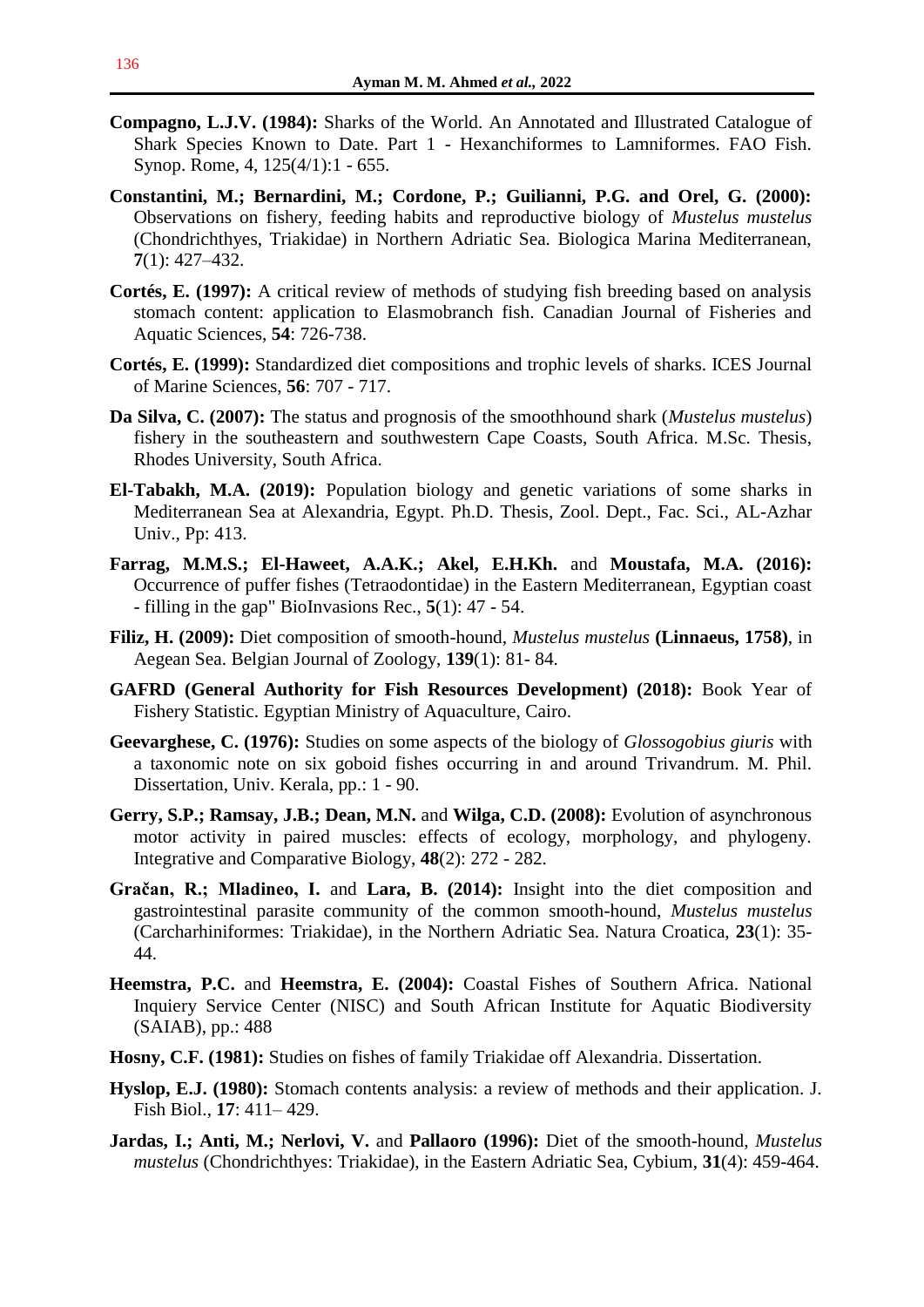- **Jardas, I.; Šantić, M.; Nerlović, V.** and **Pallaoro, A. (2007):** Diet of the smooth-hound, *Mustelus mustelus* (Chondrichthyes: Triakidae), in the Eastern Adriatic Sea. Cybium, **31**(4): 459–464.
- **Kabasakal, H. (2002):** Cephalopods in the stomach contents of four Elasmobranch species from the Northern Aegean Sea. Acta Adriatica, **43**(1):17-24.
- **Kara, A.F.; Al Hajaji, M.; Ghmati, H.** and **Shakman, E.A. (2019):** Food and feeding habits of *Mustelus mustelus* (Linnaeus, 1758) (Chondrichthyes: Triakidae) along the Western coast of Libya, Annales, Ser. hist. nat., **29** (2): 197 - 204.
- **Langton, R.W. (1982)**: Diet overlap between Atlantic cod, *Gadus morhua*, silver hake, *Merluccius bilinearis*, and fifteen other northwest Atlantic finfish. Fish. Bull., **80**: 745 –759.
- **Lipej, L.; De Maddalena, A.** and **Soldo, A. (2004):** Sharks of the Adriatic Sea. University of Primorska, Eslovenia, Knjižnica Annales Majora, Koper.
- **Lowe, C.G; Wetherbee, B.M.; Crow, G.L.** and **Tester, A.L. (1996**): Ontogenetic dietary shifts and feeding behavior of the tiger shark, *Galeocerdo* cuvier, in Hawaiian waters. Environ. Biol. Fish., **47**: 203-211.
- **Moftah, M.; Abdel Aziz, S.H.; Elramah, S.** and **Favereaux, A. (2011):** Classification of sharks in the Egyptian Mediterranean Waters using morphological and DNA barcoding approaches. PLoS ONE., **6**(11): 1-7.
- **Motta, P.J. (2004):** Prey captures behavior and feeding mechanics of elasmobranchs. In: Biology of Sharks and Their Relatives, Volume 1. Carrier, J.C., Musick, J.A. and Heithaus, M.R. (eds.). CRC Press, Boca Raton, pp. 165 – 195.
- **Özcan, E.I.** and **Basusta, N.I. (2016):** Digestive system contents of the *Mustelus mustelus* (Linnaeus, 1758) inhabiting northeastern Mediterranean. Journal of Science, **28**(1): 7-12.
- **Pallaoro, A.; Jardas, I.** and **Anti, M. (2005):** Weight-length relationships for 11 chondrichthyan species in the Eastern Adriatic Sea. Cybium, **29**: 93-96.
- **Ross, S.T. (1977):** Patterns of resource partitioning in sea robins, (Pisces: Triglidae). Copeia, 561-571.
- **Saidi, B.; Enajjar, S.; Bradai, M.N.** and **Bouain, A. (2009):** Diet composition of smoothhound shark *Mustelus mustelus* (Linnaeus, 1758), in the Gulf of Gabes, Southern Tunisia. Journal of Applied Ichthyology, **25**(1): 113 - 118.
- **Smale, M.** and **Compagno, L. (1997):** Life history and diet of two southern African smoothhound sharks, *Mustelus mustelus* (Linnaeus, 1758) and *Mustelus palumbes* (Smith, 1957**)** (Pisces: Triakidae). South African Journal of Marine Science, **18**: 229-248.
- **Smale, M.J.; Sauer, W.H.H** and **Roberts, M.J. (2001):** Behavioral interactions of predators and spawning chokka squid off South Africa: Towards quantification. Mar. Biol., **139**: 1095-1105.
- **Stevens, J.D. (1987):** Sharks. Stevens, J.D. (ed). Merehurst Press, New York, London., 240pp.
- **Stoner A.W. and Livingston R.J. (1984):** Ontogenetic patterns in diet and feeding morphology in sympatric sparid fishes from seagrass meadows. Copeia, (1): 174–187.
- **Ware, D.M. (1972):** Predation by rainbow trout (*Salmo gairdneri*): The influence of hunger, prey density and prey size. J. Fish. Res. Board. Can., **29**: 1193-1201.